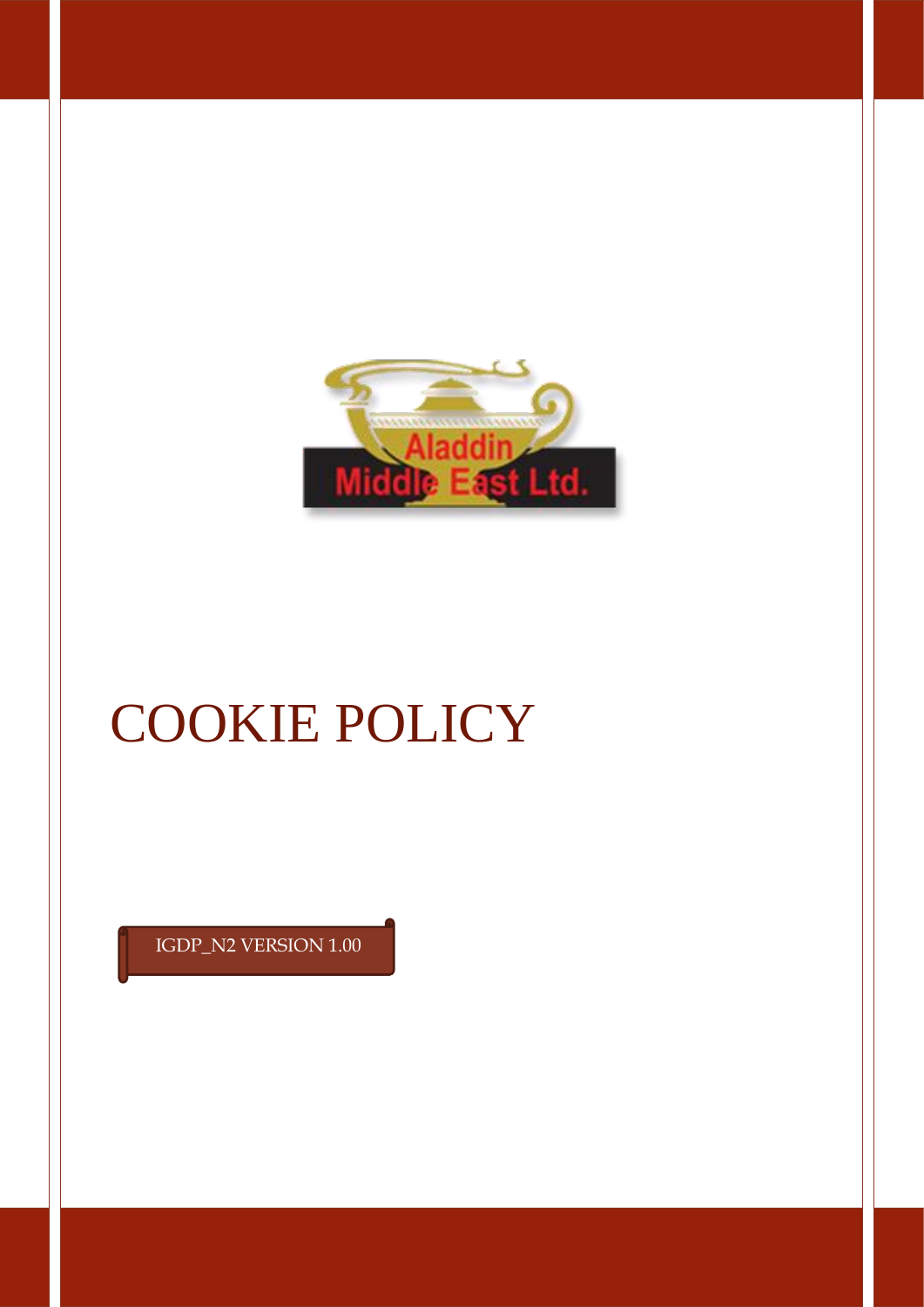# **Aladdin Middle East Limited – Turkey Branch Office COOKIE POLICY**

 Welcome to our website. We use cookies to improve your experience on our website. By connecting to the website, you agree that you have read, understood and accepted, without limitation or reservation, this Cookie Policy.

### **1. About This Cookie Policy**

#### **1.1. Validity and Updates**

 Aladdin Middle East Limited – Turkey Branch Office (hereinafter referred as the "Company") uses technologies ("cookies") such as cookies, pixels, gifs to improve your experience. Aladdin Middle East Limited – Turkey Branch Office is the "Data controller" with responsibility for processing personal data used to manage the website. These processing operations are carried out in accordance with the applicable law such as Law No. 6698 on Personal Data Protection.

The Policy aims to inform you of how Company uses the personal data we collect from you when you ("Visitors", "Data Subjects") use our web site [\(https://aladdinmiddleeast.com/\)](https://aladdinmiddleeast.com/) , the rights and freedoms that you can exercise in respect of our use of your personal data and describes the measures implemented to protect your data.

The Company keeps its website terms of service and cookie policy under regular review and places any updates on this web page. We may opt out of using the cookies we utilize, change their type or functionality, or add new cookies. Therefore, Company reserves the right to change the provisions of this Policy at any time.

In order to obtain detailed information on how the Company collect and process personal data, you can see our Data Protection and Processing Policy, other relevant policies and Codes of Practice at [https://aladdinmiddleeast.com/.](https://aladdinmiddleeast.com/) It is recommended that you read them carefully

#### **1.2. Definitions**

For the purposes of this Policy, following terms the following terms shall have the meanings set forth below:

**'Web Browser'** is an application software for accessing the World Wide Web such as Google Chrome, Firefox, Internet Explorer, Safari.

**'Personal Data'** means any information relating to an identified or identifiable natural person ('data subject'); an identifiable natural person is one who can be identified, directly or indirectly, in particular by reference to an identifier such as a name, an identification number, location data, an online identifier or to one or more factors specific to the physical, physiological, genetic, mental, economic, cultural or social identity of that natural person;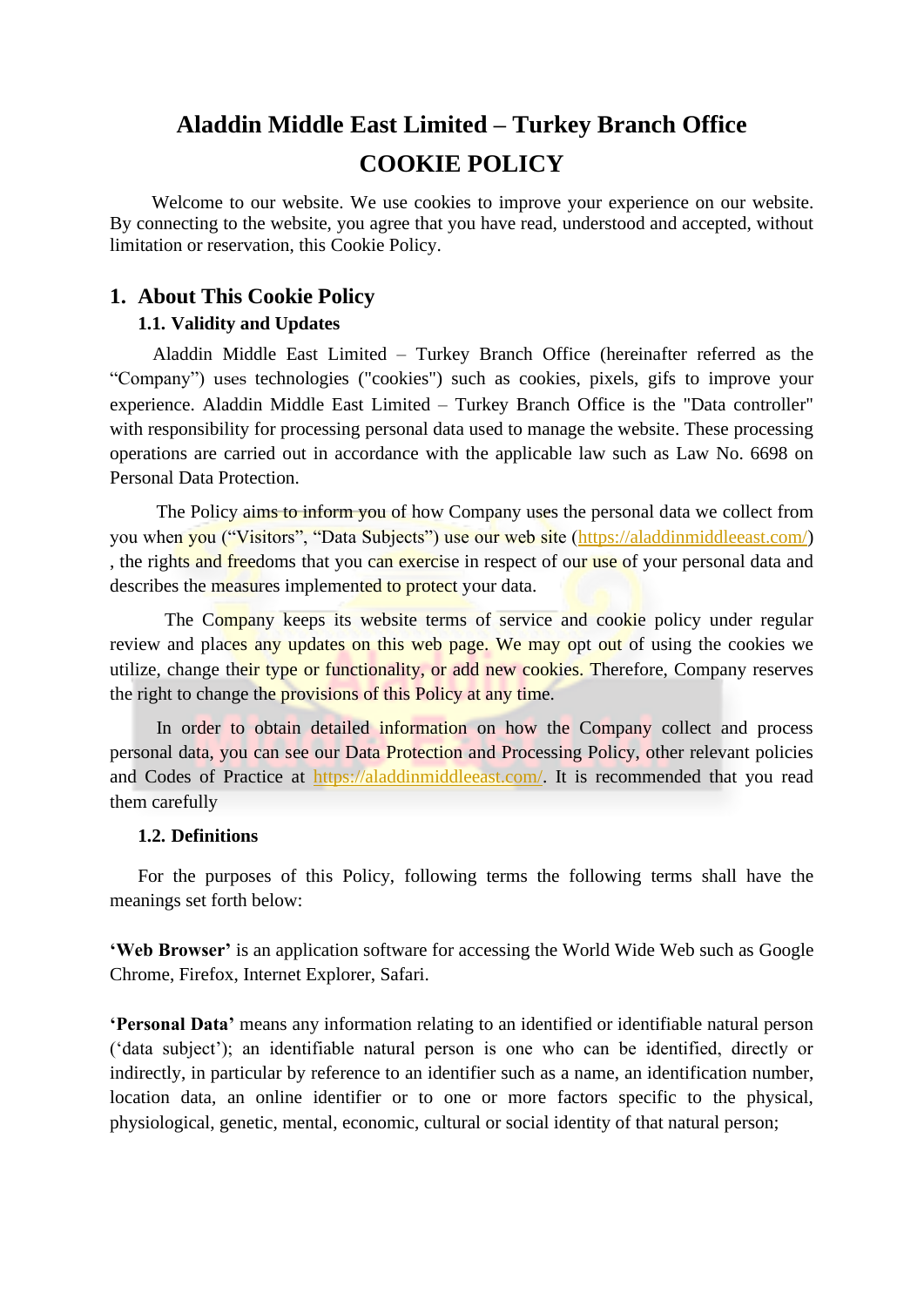**'Processing of personal data'** means any operation or set of operations which is performed on personal data or on sets of personal data, whether or not by automated means, such as collection, recording, organization, structuring, storage, adaptation or alteration, retrieval, consultation, use, disclosure by transmission, dissemination or otherwise making available, alignment or combination, restriction, erasure or destruction;

**'Law'** refers to Law No. 6698 on Personal Data Protection.

**'Supervisory Authority'** means the independent public authority established by Law, i.e., KVKK (Data Protection Board)

**'Use of Cookies'** means collecting and evaluating data regarding the behavior of visitors while using the web page we provide.

**'Cookie Technologies'** means operations performed through activity protocols stored on our web servers such as log files or by using pixel, cookie and similar tracking technologies.

'Pixels' are also known as number pixels, tracking pixels, web beacon or bugs. These are small invisible computer graphics found in HTML e-mails or websites. When a document is opened, these units of a digital image are uploaded by the server to the internet environment where the uploading process is recorded. This way, a server operator can see when the e-mail was opened or when the web page was visited. This functionality is usually accomplished through access to programs like Javascript. Using this method, some data on your computer, such as the content of cookies, the day and time of access to the website, the description of the website containing the number pixel, can be defined and transferred.

## **2. COOKIE MANAGEMENT**

 You can at any time delete the cookies stored on your computer, object to the storage of new cookies and receive a notification before new cookies are stored by changing your browser settings using the instructions below ("Types of cookies, cookies and statistics, and settings").

Please note that if you remove a cookie or object to the storage of cookies on your device, you may not be able to use some of the website's services. By continuing to use our website, you agree to our use of cookies as set out in below.

#### **2.1. WHAT ARE CCOKIES AND HOW WE USE THEM?**

 A cookie is a file which enables a website to save information relating to your computer's browsing of the website (e.g. number of visits, number of pages viewed, etc.), to make your visits to the website smoother. If the browser is opened and the web page is reached again, the web server is informed about the behavior of the user with the help of the saved data via the cookie. By means of cookies, the settings made by the user on the web page and the data collected by the web page independently of the user can be found. Through cookies, the settings made by the user on the web page and the data collected by the web page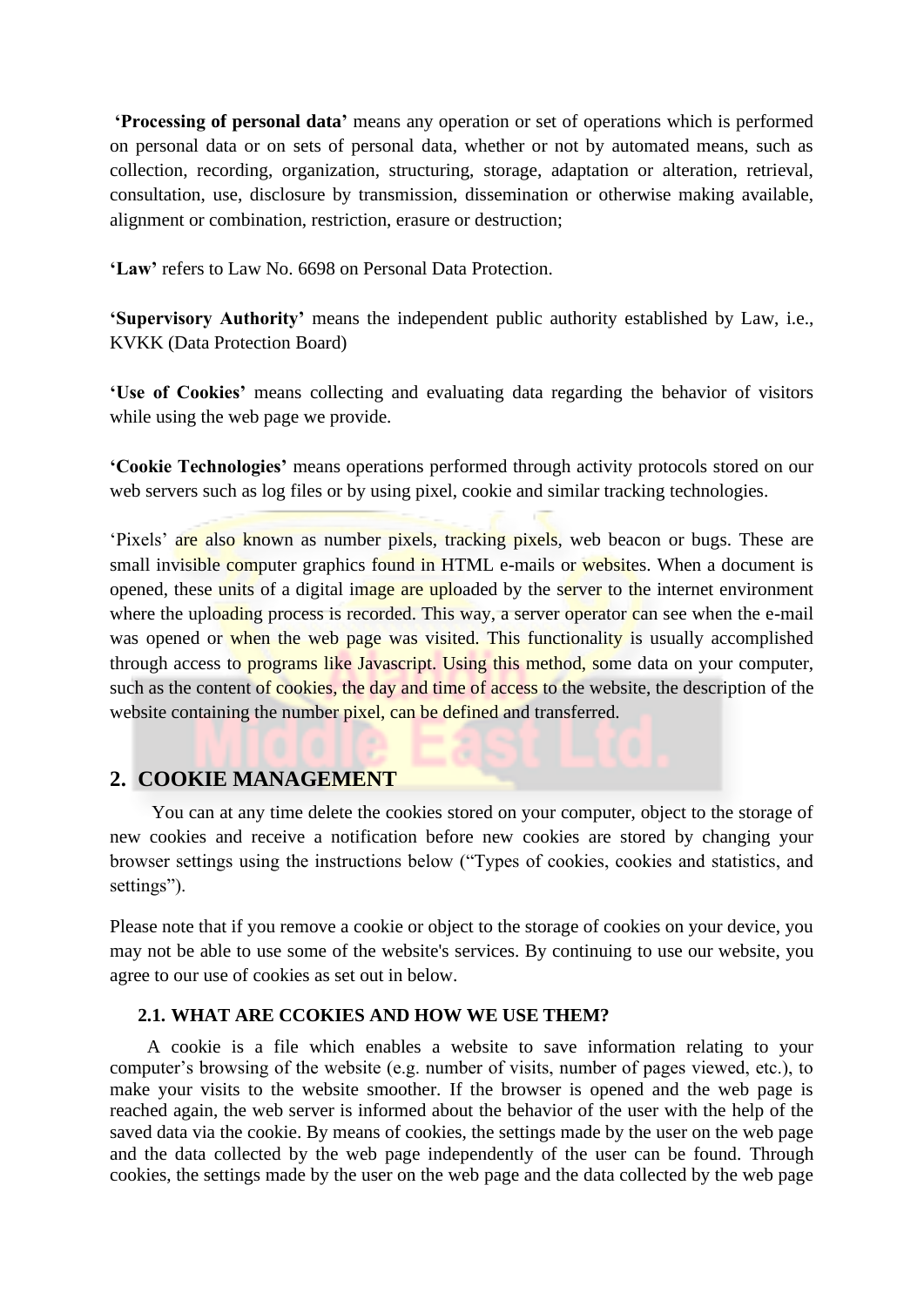independently of the user can be found. Then the text files created locally can be read again by the web server that created them. Most web browsers automatically accept cookies. It is possible to regulate the use of cookies by using the browser functions under the heading "preferences" or "Settings". In this way, the data logging feature of cookies can be disabled, may be subject to your consent, or otherwise restricted. You can also delete cookies at any time. Cookies are stored on your device via your browser during your first visit to our Company's website. The cookie stored will vary depending on the device you are connected to (computer, tablet, mobile phone, etc.). When you visit the Company website again with the same device, your browser checks whether there are any cookies stored. If there is a record, it transmits the data in the record to the website you are visiting. In this way, the website detects that you have visited the site before and you receive notification in this direction.

Cookie application methods are different for each web browser you use. You can use the "help" tabs to get detailed information about the cookie usage patterns of your internet browser and get detailed information.

We use cookies for various purposes on this site and process your personal data through these cookies. These purposes are mainly:

- to perform the basic functions required for the operation of the site.

–to analyze the website and increasing its performance. For example, the integration of the different servers that the website is working on, determining the number of visitors and adjusting the performance accordingly or making it easier for the visitors to find what they are looking for.

– to ensure the legal and commercial security of the Website, you and our Company.

In line with the purposes mentioned in this Policy, if there is at least one of the legal data processing conditions specified in the second paragraph of Article 5 of the Law, your personal data may be processed without your consent. Otherwise, that is, in the absence of legal data processing requirements, your personal data will only be processed when you have your explicit consent. In any case, we may share your personal data within the scope of this Policy with third parties, affiliates, business partners and group companies for the purposes of the services provided on this website.

#### **2.2. How do we use cookies?**

 The pages you visit create data that can be used for website optimization by using pixel tags. In this way, we are able to understand the behavior of incoming visitors. When you visit our company's websites, you will receive these website cookies. Any information collected through our use of cookies will not identify you personally it is statistical data about our visitors and their use of our website.

#### **2.3. What type of cookies do we use?**

There are a number of different types of cookies, however, our web site uses: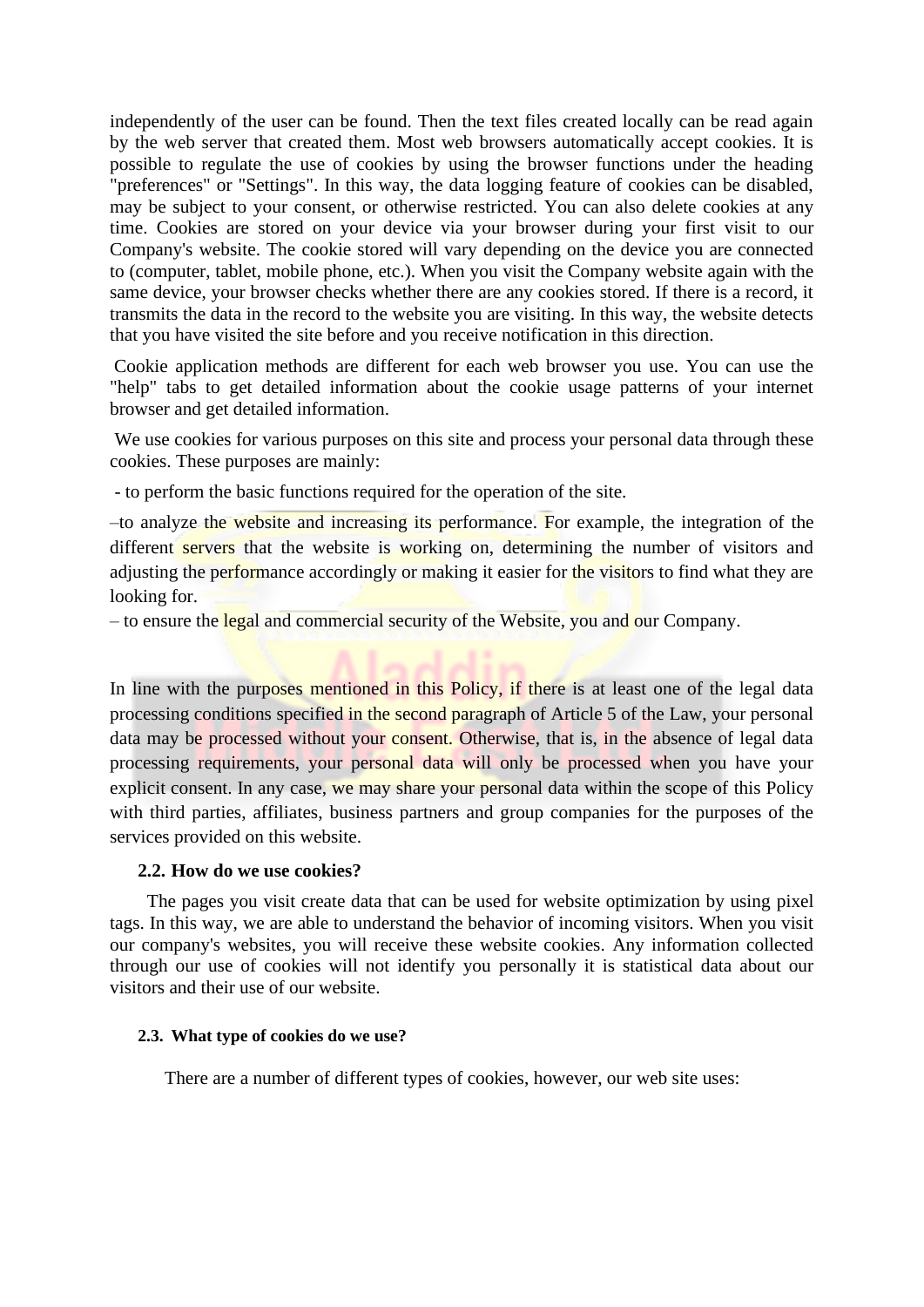| (Session Cookies)    | Session cookies are temporary cookies that are used<br>during your visit to the Website and are deleted after<br>the browser is closed. The main purpose of using such<br>cookies is to ensure the proper functioning of the<br>Website during your visit. For example; It is provided<br>for you to fill in online forms consisting of more than<br>one page                                                                                                                                                                                                                                                                                                                                 |
|----------------------|-----------------------------------------------------------------------------------------------------------------------------------------------------------------------------------------------------------------------------------------------------------------------------------------------------------------------------------------------------------------------------------------------------------------------------------------------------------------------------------------------------------------------------------------------------------------------------------------------------------------------------------------------------------------------------------------------|
| (Persistent Cookies) | Persistent Cookies are stored on a user's device to<br>help remember information, settings, preferences, or<br>sign-on credentials that a user has previously saved.<br>This helps create a convenient and faster website<br>experience. These cookies have an expiration date<br>issued to it by the webserver. Basically, this type of<br>cookie is saved on your computer so when you close it<br>and start it up again, the cookie is still there. Once the<br>expiration date is reached, it is destroyed by the owner.<br>Persistent cookies track visitors as they move around<br>the website to figure out what people like about the<br>website to help improve the user experience. |

 In our web site we use session and persistent cookies. In addition to persistent and session cookies, technical cookies are used. With technical cookies, the website ensures that pages work, the pages and areas of the website that are not working are determined.

#### **How to manage cookies?**

- How can you delete cookies already stored on your computer?
- o On your workstation
- o On the C:\ drive, select the Windows folder
- o Open the "Temporary Internet Files" folder
- o Select all files (CTL A)
- o Choose the "delete" option

• How do you change browser settings to reject or be informed of the storage of cookies?

o In Internet Explorer 5 (Microsoft) browser: select "Tools", and then "Internet Options". Click on the "Security" tab, then "Customise level", and scroll down to the "Cookies" section. Next to "Allow cookies that are stored on your computer", select "Ask" to be notified or "Disable" to decline all cookies.

o In Internet Explorer 6, 7 or 8 (Microsoft) browser: Select "Tools", "Internet Options", "Privacy", then the level you wish to apply.